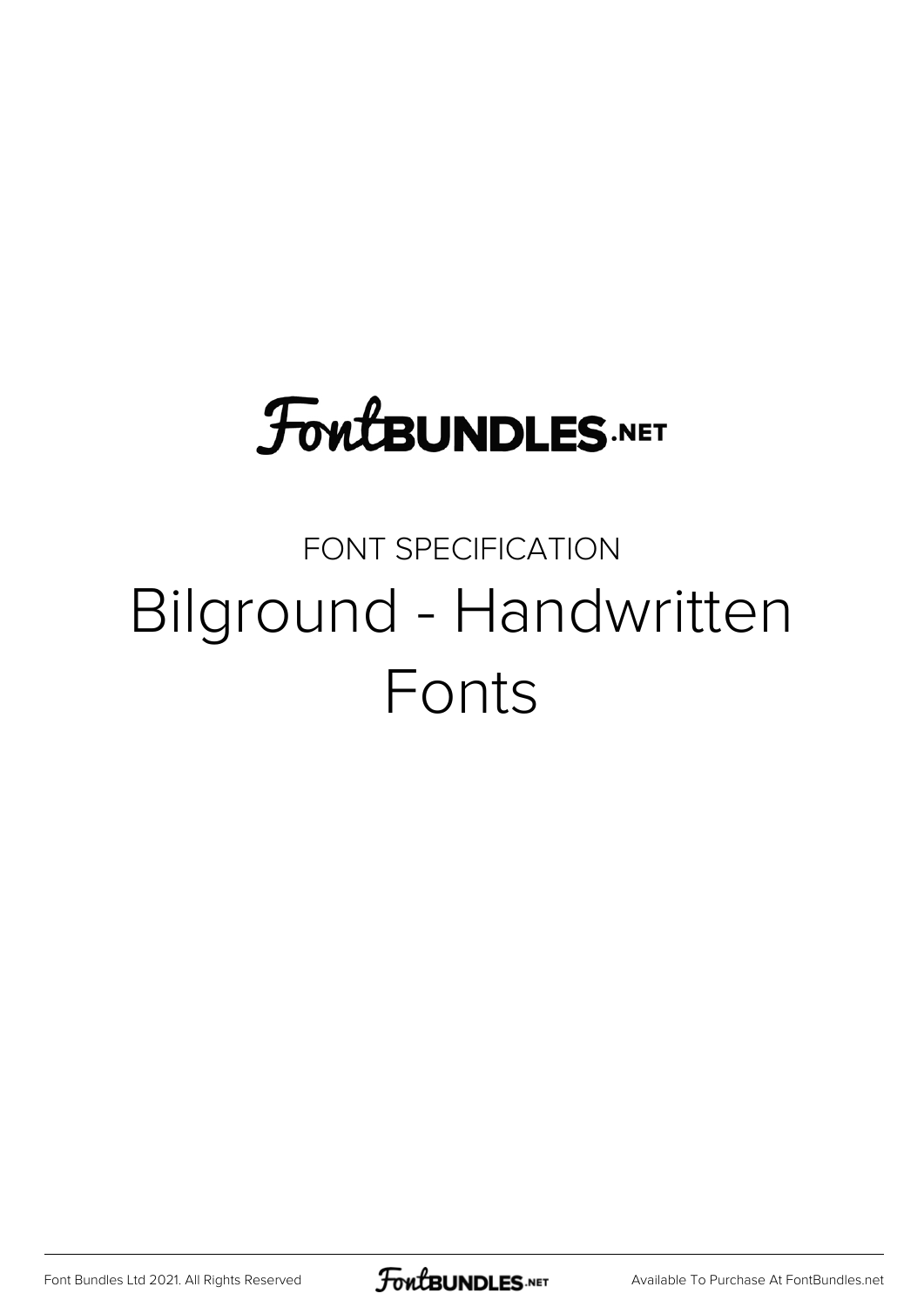## **Bilground - Regular**

**Uppercase Characters** 

CDEFGHIJKI MNODORSTANIAN

Lowercase Characters

ab cdef ghijk lmno p grustu UWW43

Numbers

0123456789

**Punctuation and Symbols** 

 $\# \$   $\frac{9}{6}$   $\frac{2}{6}$   $\frac{1}{6}$   $\frac{1}{2}$  $-$  : : < = > ? [ \ ]<br>  $-$  : : < = > ? [ \ ]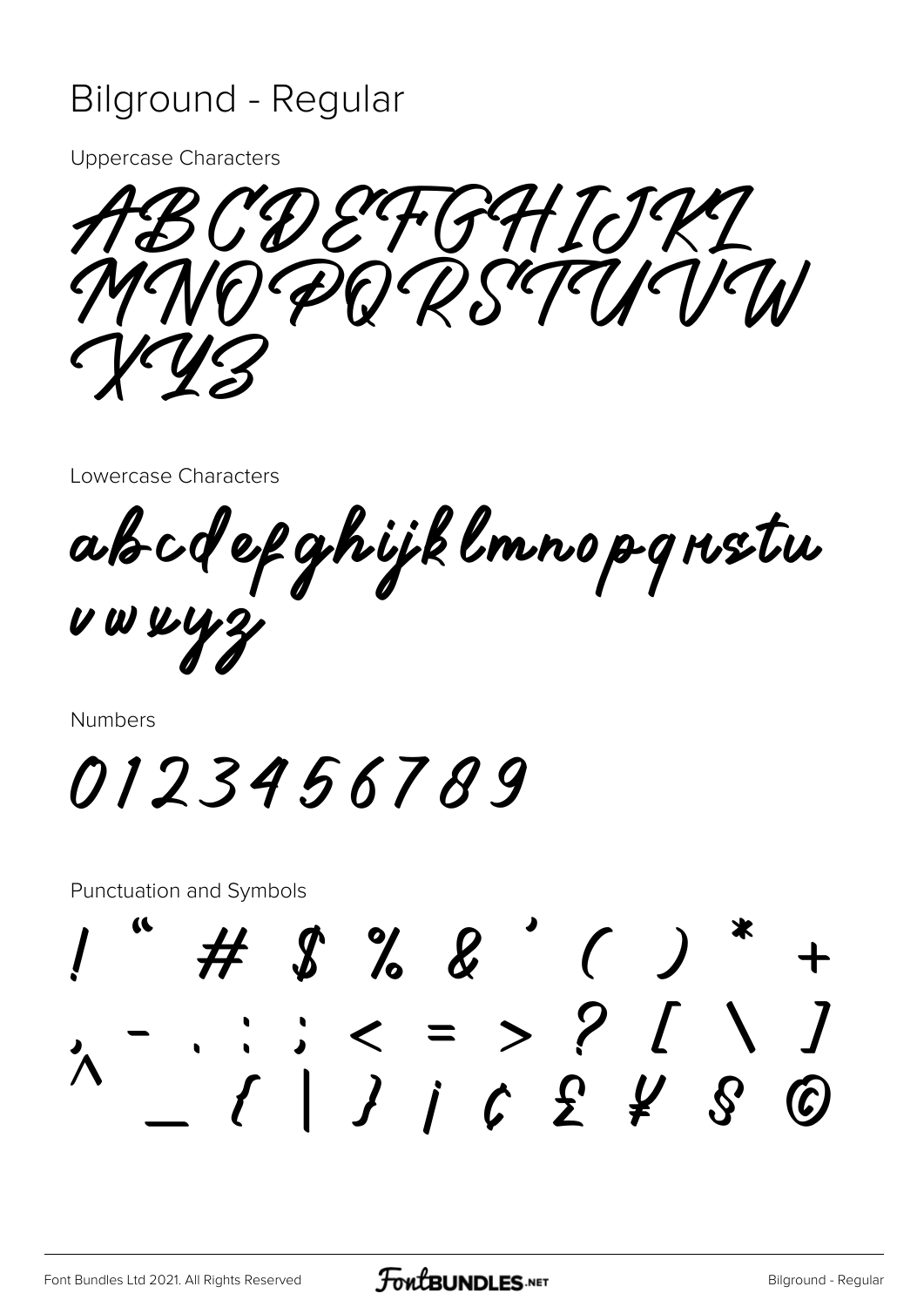$0$  2 3  $\boldsymbol{a}$  $\circledR$  $\ll$ 

All Other Glyphs

AAAAAARCE

ĖĖËIII TŪ

O O O V O UUI

YYB à á â  $\ddot{\bm a}$ å  $\ddot{a}$ 

## a ç  $\dot{\bm{e}}$   $\dot{\bm{e}}$   $\dot{\bm{e}}$   $\ddot{\bm{e}}$   $\ddot{\bm{e}}$   $\ddot{\bm{e}}$  $\hat{b}$   $\hat{b}$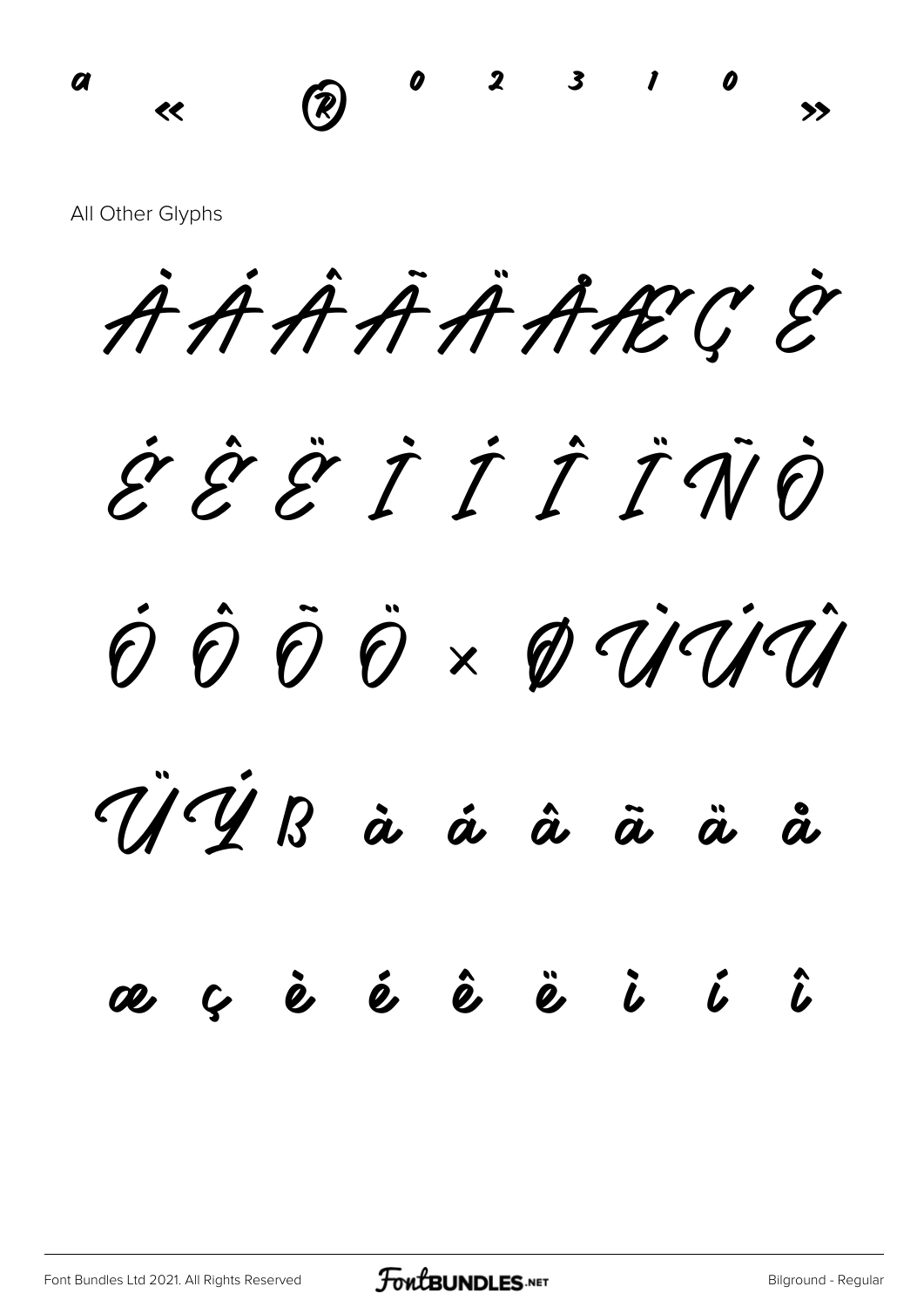$\ddot{b}$   $\ddot{r}$   $\dot{0}$   $\dot{0}$   $\ddot{0}$   $\ddot{0}$   $\ddot{0}$   $\ddot{0}$   $\ddot{0}$ ù ú û ü ý ÿ ı Œ æ  $\check{S}$   $\check{z}$   $\ddot{y}$   $\vdots$   $\ddots$  $\leftarrow$ ,  $\epsilon$  " it ti tt a)d)  $Qghj(k)l(mn)n)$  $(1)$ 4 )u )u }=